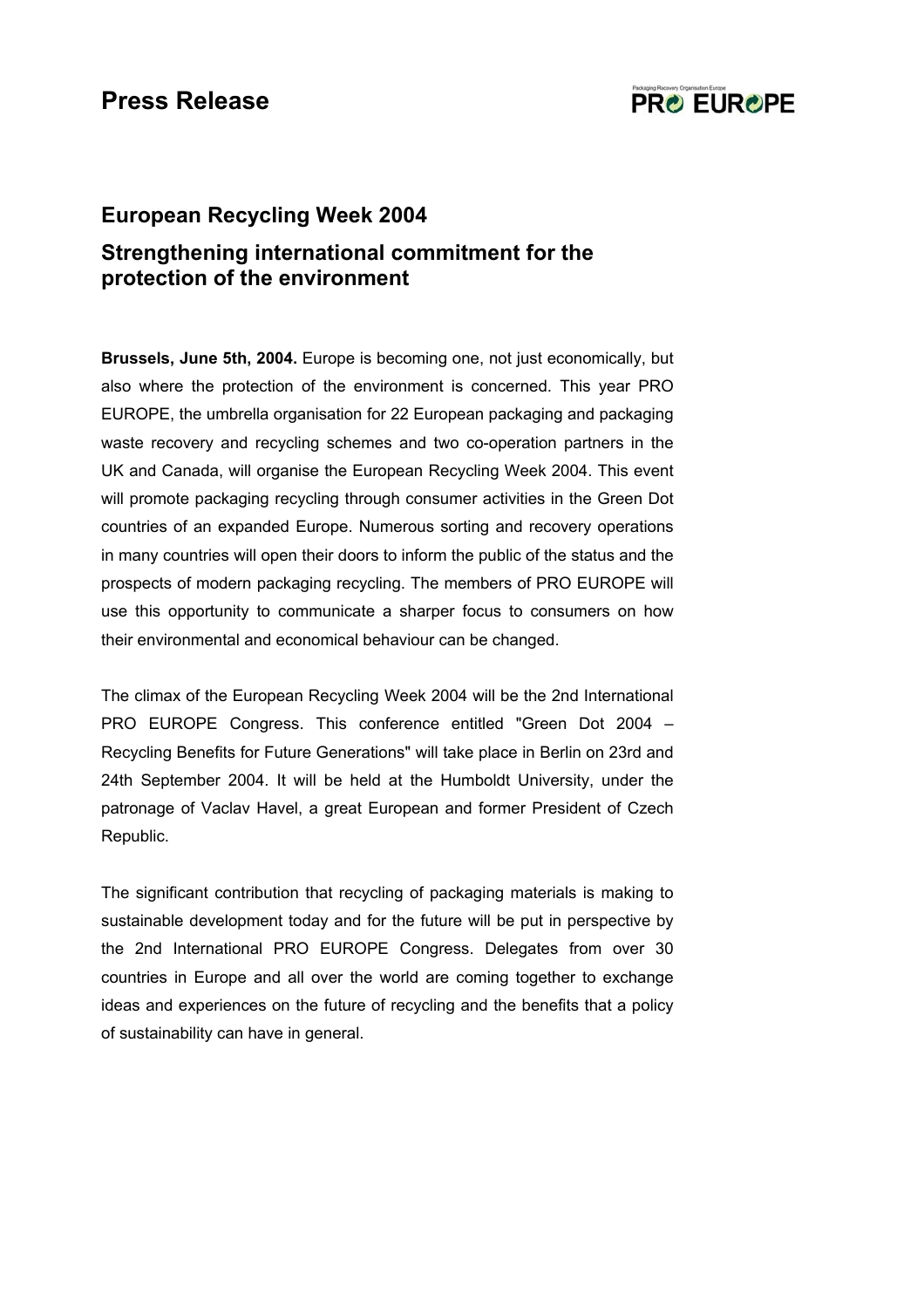#### **Press Release**

## **PRO EUROPE**

True sustainability can only be realised if successive generations accept responsibility for the stewardship of the environment. For this reason, PRO EUROPE has convened the 1st European Youth Eco-Parliament and has invited young people from around Europe to actively participate in this unique initiative at the Berlin Congress. In Berlin, over 120 students aged between 13 and 15 from ten Green Dot countries, will meet to voice and safeguard their interests and help design the future of Europe – their future. Since last winter, they have worked in national committees to develop concrete resolutions on the topics of waste, water, energy, air and foodstuffs which will be compiled into a White Book on the protection of the environment. The young people will then present this White Book, at a separate ceremony during the PRO EUROPE Congress on 23rd September 2004 in Berlin, to representatives of the European Union.

"Recycling is an important part of establishing a co-operative, sustainable waste policy in Europe. The Green Dot has developed into a financing model setting an international example of how the EU Packaging Directive can be efficiently fulfilled in terms of environmental and national economic requirements," say Bernard Hérodin and Fritz Flanderka, joint md's of PRO EUROPE. This is a perfect example of how Europe, east and west, is growing together to implement a policy of sustainability through intensive co-operation on an international level.

For further information please contact:

Angela Emons Project Manager Phone: +32-2-23 000 67 Fax: +32-2-73 462 85 Mail: proeurope@green-dot.org